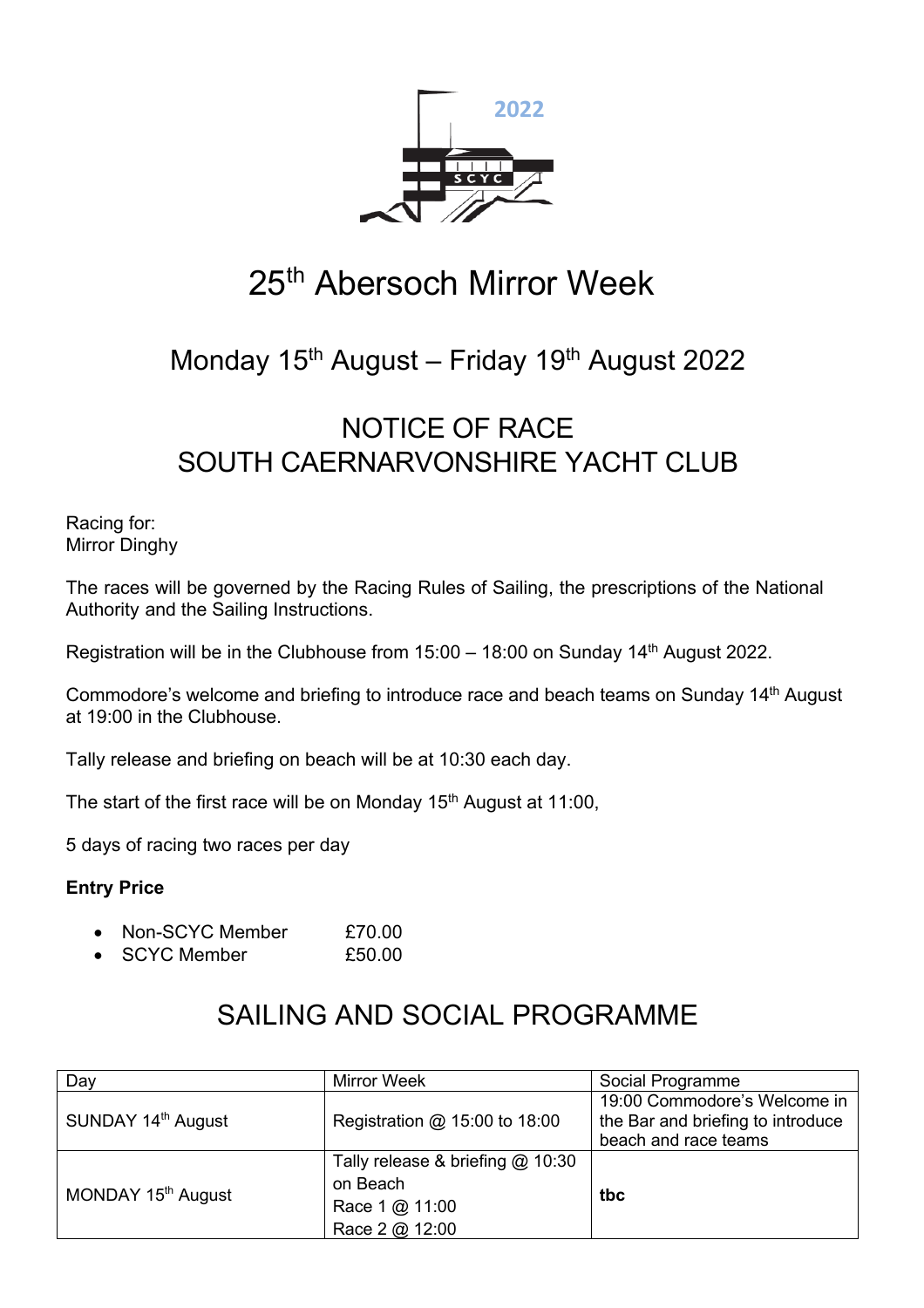| TUESDAY 16 <sup>th</sup> August  | Tally release & briefing @ 10:30   |                               |
|----------------------------------|------------------------------------|-------------------------------|
|                                  | on Beach                           | tbc                           |
|                                  | Race $3 @ 11:00$                   |                               |
|                                  | Race 4 @ 12:00                     |                               |
| WEDNESDAY 17th August            | Tally release & briefing $@$ 10:30 |                               |
|                                  | on Beach                           | tbc                           |
|                                  | Race 5 @ 11:00                     |                               |
|                                  | Race 6 @ 12:00                     |                               |
| THURSDAY 18 <sup>th</sup> August | Tally release & briefing $@$ 10:30 |                               |
|                                  | on Beach                           |                               |
|                                  | Race 7 @ 11:00                     | Mirror Drive and Supper       |
|                                  | Race 8 @ 12:00                     | In the Cove                   |
|                                  |                                    | @18:00                        |
|                                  | 14:30 Crews Race in front of the   |                               |
|                                  | Club                               |                               |
| FRIDAY 19 <sup>th</sup> August   | Tally release & briefing @ 10:30   |                               |
|                                  | on Beach                           |                               |
|                                  | Race 7 @ 11:00                     |                               |
|                                  | Race 8 @ 12:00                     | Prize giving in Bar 16:00 hrs |
|                                  |                                    |                               |
|                                  | Prize Giving 16:00 Bar             |                               |

**Conditions of Entry**: In signing the Entry Form Helms will agree to the following:

- 1) I have insurance to cover third party for at least £2,000,000 for the duration of the event.
- 2) I should carry a tow rope.
- 3) I will follow all UK and Welsh Government regulations relating to the control of Covid-19 which remain in force at the time of the event.
- 4) I will abide by all SCYC protocols in place at the time of the event which relate to the control of Covid-19.
- 5) Beach Patrol If the helm, crew or any person associated with a competing boat fails in any way to comply with an instruction or request made of them by the Council Beach Patrol or the SCYC Beach Master and his assistants, that boat may, at the discretion of the Race Committee, without a hearing, be DISQUALIFIED from the first race or the Event or any future events at SCYC.
- 6) Risk Statement

Rule 3 of the Racing Rules of Sailing states: 'The responsibility for a boat's decision to participate in a race or to continue racing is hers alone.'

Sailing is by its nature an unpredictable sport and therefore involves an element of risk. By taking part in the Event, each competitor agrees and acknowledges that:

- a) They are aware of the inherent element of risk involved in the sport and accept responsibility for the exposure of themselves, their crew and their boat to such inherent risk whilst taking part in the Event;
- b) They are responsible for the safety of themselves, their crew, their boat and their property whether afloat or ashore;
- c) They accept responsibility for any injury, damage or loss to the extent caused by their own actions or omissions;
- d) Their boat is in good order, equipped to sail in the event and they are fit to participate;
- e) The provision of a race management team, patrol boats and other officials and volunteers by the organizer does not relieve them of their own responsibilities;
- f) The provision of patrol boat cover is limited to such assistance, particularly in extreme weather conditions, as can be practically provided in the circumstances;
- g) It is their responsibility to familiarise themselves with any risks specific to this venue or this Event referred to in the Sailing Instructions and to attend any safety briefing held at the venue;
- h) They will not participate in the Event if under the undue influence of alcohol, drugs or if otherwise unfit to participate;
- i) [For off shore races] They are responsible for ensuring that their boat is equipped and seaworthy so as to be able to face extremes of weather; that there is a crew sufficient in number, experience and fitness to withstand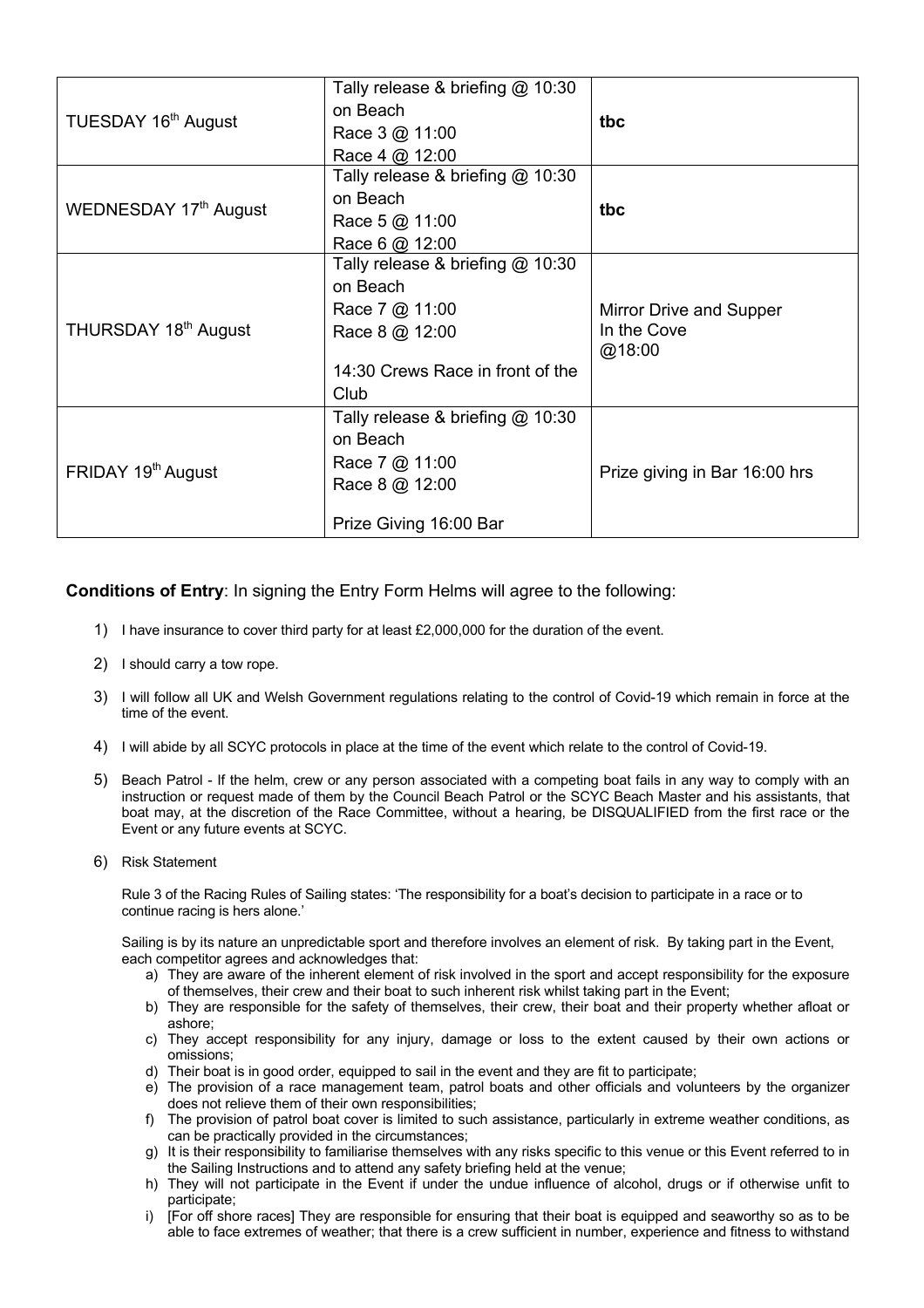such weather; and that the safety equipment is properly maintained, stowed and in date and is familiar to the crew:

- j) They will inform the Organiser if there have been any changes to the information provided on the Entry Form at the time of the Event.
- 7) Health & Safety

I have read, understood and will abide by SCYC's Health & Safety Policies and Procedures as summarised in Appendix 1 to the Notice of Race. SCYC's Health and Safety Policy is available for inspection via the Office.

### **TO ENTER ONLINE CLICK ON THE LINK BELOW**

**https://scyc.co.uk/event/mirror-week/** 

**Correspondence & Entry Forms to**: Abersoch Mirror Week, SCYC, The Headland, Abersoch, Gwynedd. LL53 7DP Tel: 01758 712338 (SCYC)

Enquiries to info@scyc.co.uk

The Abersoch Mirror Week Team